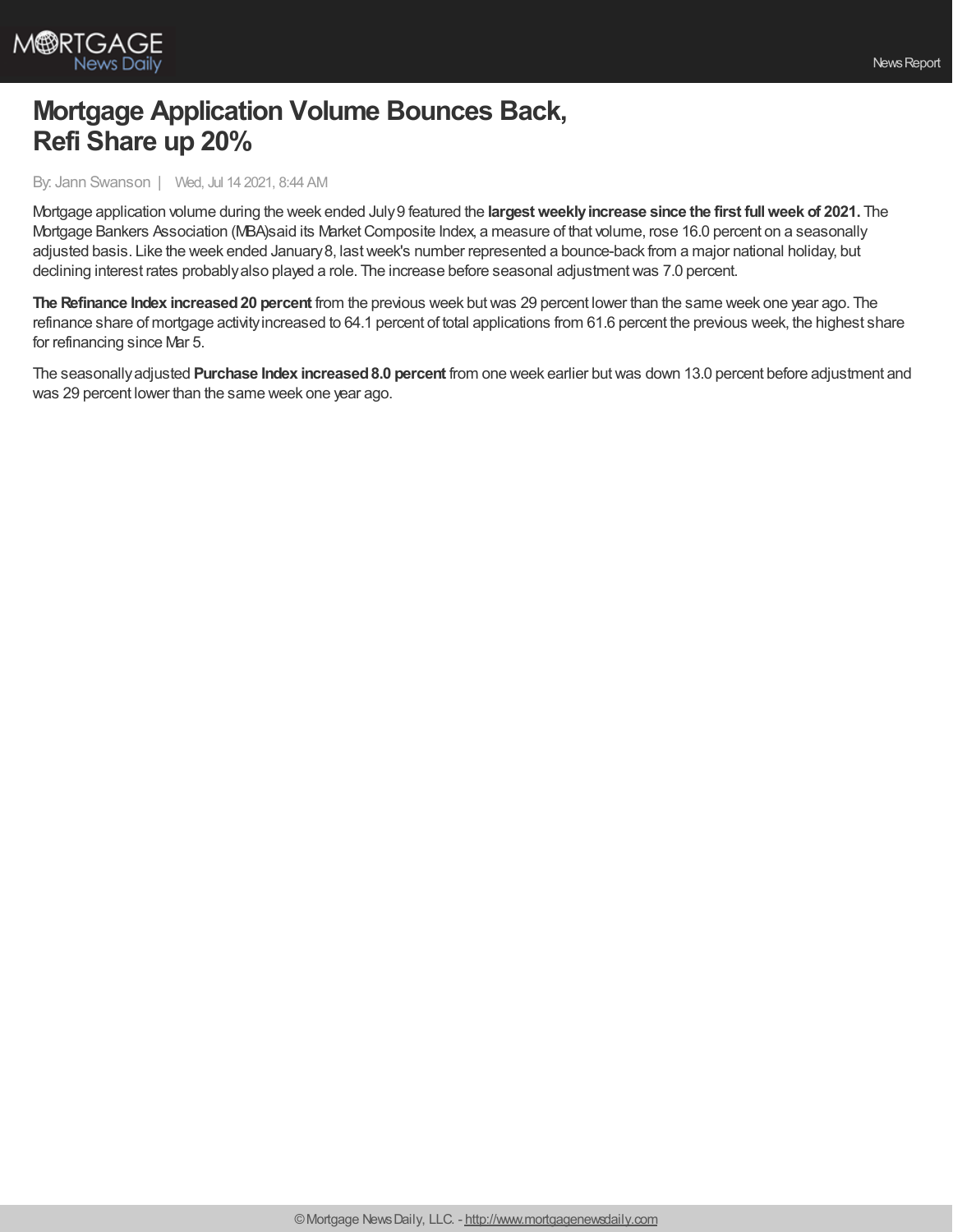

"Overall applications climbed lastweek, driven heavilybyincreased refinancing as rates dipped again. Treasuryyields have trended lower over the past month as investors remained concerned about the COVID-19 variant and slowing economic growth," said Joel Kan, MBA's Associate Vice President of Economic and Industry Forecasting. "Mortgage rates fell for the second consecutive week as a result, with the 30-year fixed rate hitting 3.09 percent, its lowest level since February2021.Refinance applications increased over 20 percent lastweek after adjusting for the July4th holiday, aided bya 23 percent increase in conventional refinance applications. Also, there mayhave been a **delayedspillover of applications fromthe previousweek,**when rates also decreased but there was not much of response in terms of refinance applications."

Kan added:"Purchase applications increased lastweek, but average loan sizes decreased to their lowest level since January2021. We continue to see ebbs and flows as housing demand remains strong but for-sale inventoryremains low.However, lower rates maybe helping some home buyers close on their purchases, especiallyfirst-time home buyers. The year-over-year comparisons were down significantlyfor both purchase and refinance applications, as theywere relative to a non-holidayweek in 2020."

The FHA**share of total applications** decreased to 9.5 percent from 9.8 percent and the VAshare fell to 10.3 percent from 10.8 percent. The USDAshare was unchanged at 0.5 percent. The average balance of all loans rose from \$335,400 to \$345,900, but purchase mortgage balances dropped to \$398,600 from \$405,300.

The **average contract interestrate** for 30-year fixed-rate mortgages (FRM) with conforming loan balances of \$548,250 or less decreased to 3.09 percent from 3.15 percent, with points decreasing to 0.37 from 0.38. The effective rate declined to 3.20 percent.

The rate for jumbo 30-year FRM, loans with balances that exceed the conforming limit, decreased to 3.16 percent from 3.20 percent, with points decreasing to 0.27 from 0.28. The effective rate moved down to 3.23 percent.

Thirty-year FRMbacked bythe FHAhad an average rate of 3.15 percent, down from 3.17 percent the prior week. Points decreased to 0.29 from 0.32 and the effective rate declined to 3.23 percent.

The contract rate for 15-year fixed-rate mortgages was 2.48 percent with 0.32 point. The previous week it was 2.52 percent, with 0.23 point. The effective rate dipped to 2.56 percent.

The average contract interest rate for 5/1 adjustable-rate mortgages (ARMs) increased to 3.02 percent from 2.94 percent,with points decreasing to 0.32 from 0.34. The effective rate increased to 3.13 percent. The ARMshare of activityincreased to 3.5 percent of total applications from 3.3 percent a week earlier.